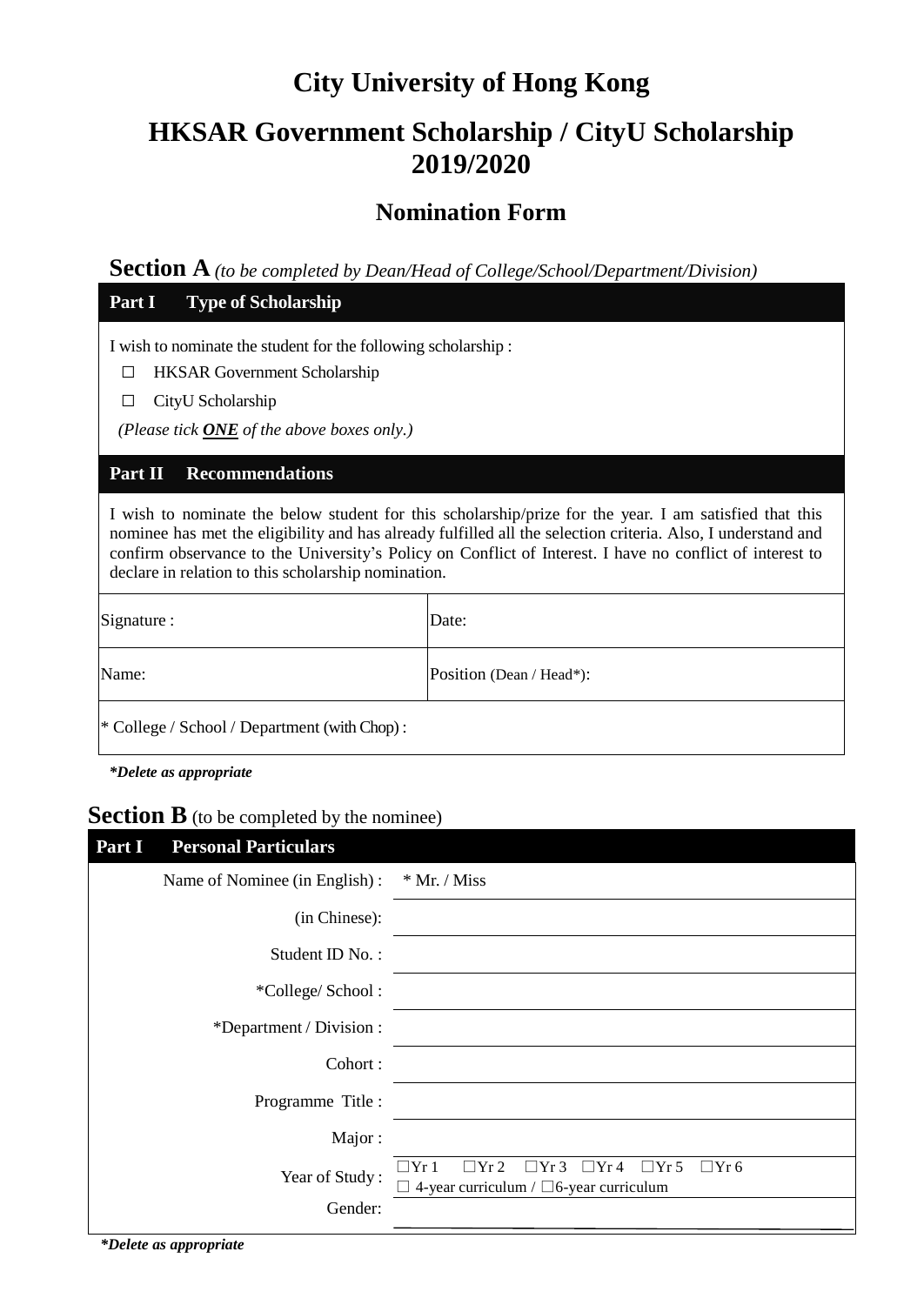| Place of Origin :                                                             |                      |  |  |  |
|-------------------------------------------------------------------------------|----------------------|--|--|--|
| Mobile Phone No.:                                                             |                      |  |  |  |
| CityU Email A/C:                                                              | $-c@my.cityu.edu.hk$ |  |  |  |
| Personal Email $A/C$ :                                                        |                      |  |  |  |
| Part II<br>Academic Performance (as at Semester B of 2018/19)                 |                      |  |  |  |
| Nominee's CGPA:<br>(1)<br>(Please attach a copy of nominee's academic report) |                      |  |  |  |
| .                                                                             |                      |  |  |  |

(2) Rank in class:

### **Part III Extra-curricular Activities / Community Services**

*Please state the activities/services in recent 3 years. A separate paper can be used if the space below is insufficient. Kindly attach the supporting documents (e.g. a copy of certificate) for the activities/services.* 

#### **(1) Extra-curricular Activities** *(e.g. Students' Union, departmental societies, interest clubs, class associations, sports activities and any activities unrelated to academic studies.)*

| Year / Duration | Event / Activity / Organization | <b>Position Held / Achievements</b> |
|-----------------|---------------------------------|-------------------------------------|
|                 |                                 |                                     |
|                 |                                 |                                     |
|                 |                                 |                                     |
|                 |                                 |                                     |
|                 |                                 |                                     |
|                 |                                 |                                     |
|                 |                                 |                                     |
|                 |                                 |                                     |

**(2) Volunteer / Community Services** *(e.g. Red Cross, St. John Ambulance Association & Brigade, fund-raising projects for the underprivileged.)*

| Year / Duration | Event / Activity / Organization | <b>Position Held / Achievements</b> |
|-----------------|---------------------------------|-------------------------------------|
|                 |                                 |                                     |
|                 |                                 |                                     |
|                 |                                 |                                     |
|                 |                                 |                                     |
|                 |                                 |                                     |
|                 |                                 |                                     |
|                 |                                 |                                     |
|                 |                                 |                                     |